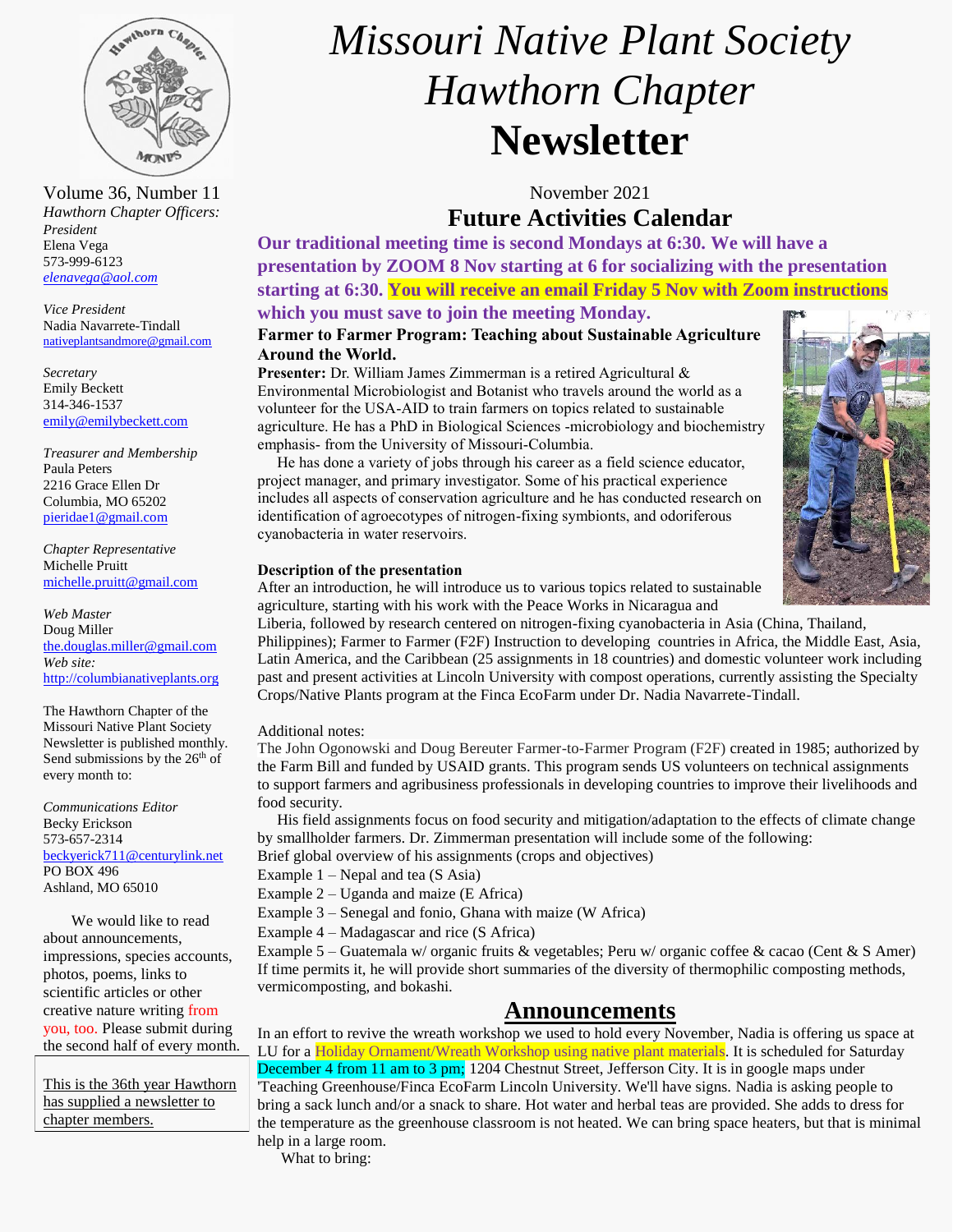**GOLD LINKS** .**All new MPF/GN events posted here:** <https://grownative.org/events/> 

### **Sign up for MO Prairie Journal**

[https://moprairie.org/missio](https://moprairie.org/mission/missouri-prairie-journal/) [n/missouri-prairie-journal/](https://moprairie.org/mission/missouri-prairie-journal/) Find links to educational webinars every Wed afternoon on the MPF site.  $\hat{G} \in \overline{\mathfrak{M}}^{\mathrm{loc}}_{\mathbb{R}}(G) \times \overline{\mathfrak{M}}^{\mathrm{loc}}_{\mathbb{R}}(G) \times \overline{\mathfrak{M}}^{\mathrm{loc}}_{\mathbb{R}}(G) \times \overline{\mathfrak{M}}^{\mathrm{loc}}_{\mathbb{R}}(G) \times \overline{\mathfrak{M}}^{\mathrm{loc}}_{\mathbb{R}}(G) \times \overline{\mathfrak{M}}^{\mathrm{loc}}_{\mathbb{R}}(G) \times \overline{\mathfrak{M}}^{\mathrm{loc}}_{\mathbb{R}}(G) \times \overline{\mathfrak{M}}^{\mathrm{loc}}_{$ 

### **Christi wants to share**:

[https://news.yale.edu/2021/10/](https://news.yale.edu/2021/10/14/weed-winter-how-plants-detect-seasonal-changes) [14/weed-winter-how-plants](https://news.yale.edu/2021/10/14/weed-winter-how-plants-detect-seasonal-changes)[detect-seasonal-changes](https://news.yale.edu/2021/10/14/weed-winter-how-plants-detect-seasonal-changes) 

### **Smithsonian's The Plant Press**  [http://nmnh.typepad.com/the\\_plant](http://nmnh.typepad.com/the_plant_press/)

Intriguing articles and essays from newly identified plants to artists found in archives. Sign up for newsletter delivery in upper right corner.

[\\_press/](http://nmnh.typepad.com/the_plant_press/)

Elena offered to share this article on **butterfly** [identification](https://drive.google.com/file/d/189ztcJixsQVxgoNYqfUyKUUSbzCAfJzI/view?fbclid=IwAR2k4EU_qu40bPIjBNDBNJd4tOT_yxWleS8VZSSxf1NE6PnRkAW5oqkpz84) from MPF. LA LA LA LA LA LA LA LA LA LA LA LA

### **Excellent info from GN**

[Native Landscape Care](https://grownative.org/learn/native-landscape-care-calendar/)  [Calendar](https://grownative.org/learn/native-landscape-care-calendar/) - for pros and homeowners. Also - a brief [one-page care overview](https://drive.google.com/file/d/1qTzmImXxIQcmsawwZ_iyCM08y2lE-Nl9/view) **And just added: extensive [Butterfly Host Plant list](https://drive.google.com/file/d/18rIfDgS22Dbx_kYybW16-ypqIiAUbxd-/view)**

You can now **[subscribe to](https://ngmdomsubs.nationalgeographic.com/pubs/NG/NGM/ngm_email_3_Feb21_annual_and_monthly.jsp?cds_page_id=257182&cds_mag_code=NGM&id=1624414833517&lsid=11732118110022982&vid=4)  [National Geographic](https://ngmdomsubs.nationalgeographic.com/pubs/NG/NGM/ngm_email_3_Feb21_annual_and_monthly.jsp?cds_page_id=257182&cds_mag_code=NGM&id=1624414833517&lsid=11732118110022982&vid=4) Magazine** on line for \$19/year.

Ubiquitous Plastic from NatGeo weekly e-newsletter 27Aug 2021 . [Midway](https://www.nationalgeographic.com/science/article/microplastics-in-virtually-every-crevice-on-earth?cmpid=org%3Dngp%3A%3Amc%3Dcrm-email%3A%3Asrc%3Dngp%3A%3Acmp%3Deditorial%3A%3Aadd%3DSpecialEdition_20210827&rid=79A1C0B004D8B63E7F1ADE05C9F507A8&loggedin=true) through it explains the complete plastic cycle.

 Before your garden skeletons are ruined in the weather or you are a fussy gardner and feel the need to 'clean up' your native skeletons, cut, dry, and save materials that would be attractive to form into a tree or wreath ornament. Examples are tops of Asclepias, Solidago, Pycnanthemum, Monarda, Penstemon, Baptisia, Cedar twigs, Rose hips, grasses, and with imagination, many others. Cut with enough stem to work with. As you cut these pods, there will be seed; tape the bottom seams of your paper shopping bag so seed doesn't fall out. Seed can be used in restoration areas. Bring enough to share. You will also need clippers/scissors, craft wire, perhaps a glue gun or elmer's glue, ribbon, small bells. If you are ambitious, bring a wreath base with enough cedar to cover.

**13 December will be our next meeting**. Please calendar and attend by ZOOM. If Nadia cannot find another person for a presentation, she will tell us about nitrogen-fixing legumes. Then we will vote for new officers: State Rep and Treasurer - and make an outline of activities in 2022. If you want to include your ideas in our activity schedule, please calendar and attend.

#### お茶の茶の茶の茶の茶の茶の茶の茶の茶の茶の茶の茶の

**It's hunting season 15 Sept thru 15 Jan.** It would be prudent if bird-watching, seed hunting, or hiking to enter MDC CA's mid-day wearing an orange vest. Some are very inexpensive in most box store hunting/sports dept.

en en en en en en en en en en Thanks to Nadia, Elena, Lea, Debbie, and Christi for submissions Thanks to Michelle for proofing this newsletter. ersker er er er en en er

*Propagation Workshop Offered* **-** for members who want to learn to propagate native plants or want a stronger appreciation for the people who do. Soon after Thanksgiving, I will re-contact the original 10 attendees to decide on the dates and location in early December to learn methods of stratification and scarification. None of October's workshop will be repeated.

### **のことをすることをすることをすることをすることをする。 VOLUNTEERING OPPORTUNITIES**

Many of you have expressed interest in helping to manage the myriad of native plant gardens around town and at Columbia Public Schools as a reason to get outside and a process of education. Doing this community service is applicable to your MMN re-pay requirements. Even if you have not had MMN training, working in these gardens will help you learn how to recognize good native plants from undesirables. Lea is the leader for this volunteer group [named Volunteer of the Month by City of Columbia last summer].

Activities are announced weekly, so sign up now to know when and where to get started. Lea knows where all the gardens are and offers a schedule, received from her by email, when group weeding parties occur. If you have confidence in your knowledge of species recognition, don't be shy! – ask Lea for a garden and do what you can to remove 'bad plants' when you want to work. If you need assistance with id and technique, go with a group several times before you strike out on your own. langtrea@gmail.com call or text 864-7647.

### **Lea's report on CPS Outdoor Classrooms**

Russell School has a new native grasses area by a new butterfly bench next to their playground. The career center grew the grasses, and elementary school students have helped plant & mulch the area. It should look great when it grows up and fills in some.

Russell also had an old pond that no longer holds water. We have decided to call it a wetland. The plan is to plant it with lots of swamp milkweed, but meanwhile we found volunteer spike rush & soft rush, as well as an overabundance of white asters, and a few other plants planted by students many years ago (buttonbush, blue flag and rose mallow). While we are missing the frogs that used to populate the pond, we expect to see other wildlife make use of the area.

Blue Ridge 5th graders had a great time learning about invasive species and then pulling invasive honeysuckle and winter creeper in their woodland. There will be more to pull for years to come, but it is good to get students involved in the project.

The Columbia Early Learning Center (CELN) is looking better and better! The prairie seeds that were sown around the fence 2 years ago are up and flowering, and volunteers have spent many hours weeding out the grass and clover and weeds, and putting down mulch so the native plants can thrive. And inside the fence, native plants are in particular sections with labels. Students there got to see the caterpillars (I think they were swallowtail) and to help weed and mulch with us.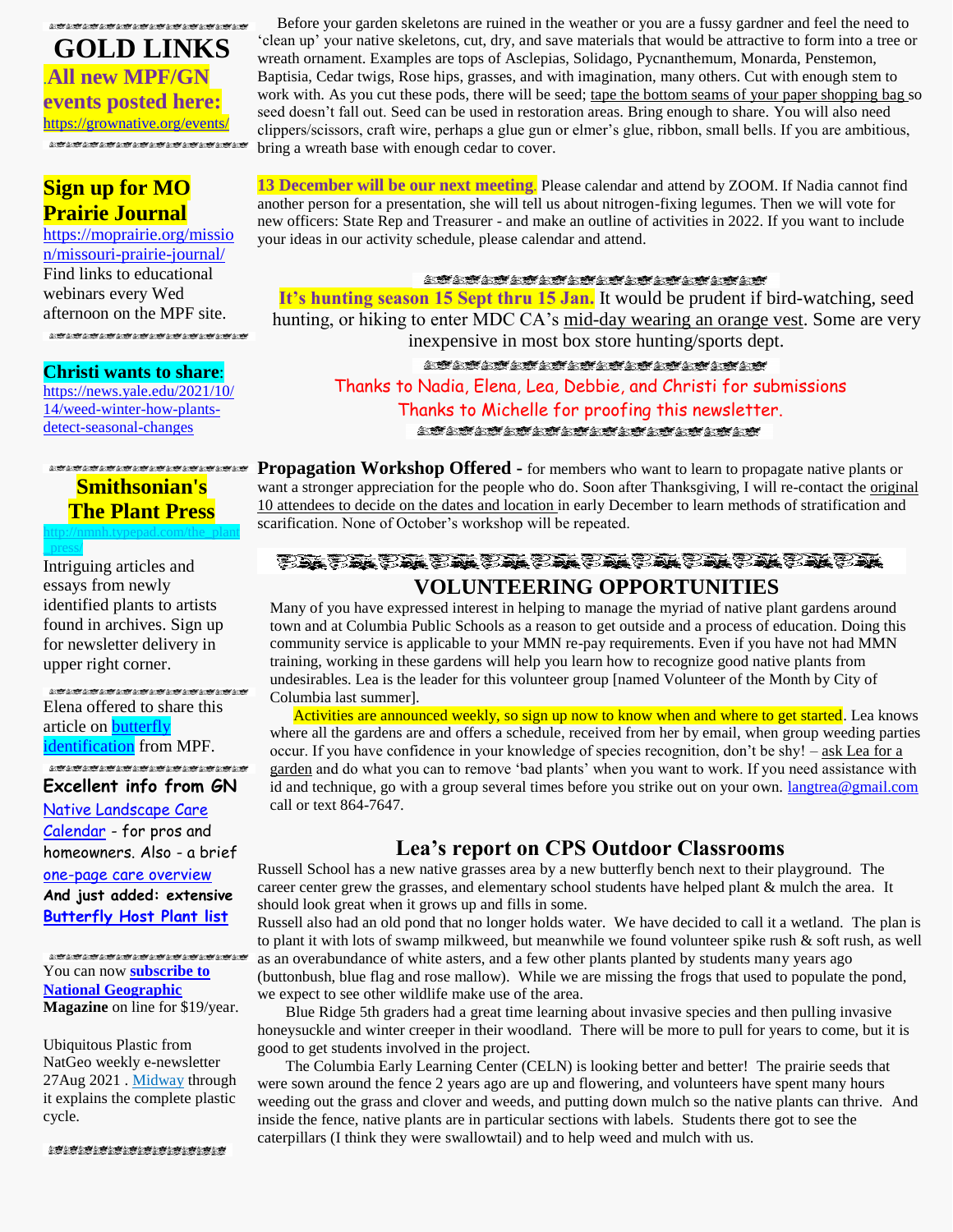To learn more about **Deep Roots KC or to view previous educational webinars,** visit [https://deeprootskc.org/](https://lnks.gd/l/eyJhbGciOiJIUzI1NiJ9.eyJidWxsZXRpbl9saW5rX2lkIjoxMDEsInVyaSI6ImJwMjpjbGljayIsImJ1bGxldGluX2lkIjoiMjAyMDA3MjcuMjQ5MDc0NjEiLCJ1cmwiOiJodHRwczovL2RlZXByb290c2tjLm9yZy8ifQ.4lSE_HuwGbHZ6R6__IJb9tFbuN1Ub9BaPSbnN0IE4ng/s/248514939/br/81516578152-l)

If you ever want to participate in these activities, please contact Lea at [langtrea@gmail.com.](http://langtrea@gmail.com.) There are upcoming work days in November at Rock Bridge Elementary, Russell and CELN, as well as other opportunities. Photos of these projects are in a Powerpoint I did last year: [Lea's Outdoor Native Plant](https://1drv.ms/p/s!AjscdYpHSUkgccDCmcryKAdf1sk?e=3YWx6d)  [Classrooms](https://1drv.ms/p/s!AjscdYpHSUkgccDCmcryKAdf1sk?e=3YWx6d)

#### **STATA MATALIAN STATA MATA**

### **Public Enemy #1 I have killed eight this fall.**



PLEASE be aware and act. Perfectly camouflaged, this oriental mantis waits on flowers to eat EVERYTHING

that lands on it: all beetles, butterflies, bees, other mantids, hummers, and finches who come for seed. It is imperative to rid your area of this ecological menace. Catch and kill the bird-sized adults. Egg cases look like a tan foam golf ball stuck on any vertical twig or wire. Put them in a jar over a year, or soak them in something flammable and light on fire to be sure they are dead before disposing in the trash.

#### 

#### Link to

### **Braiding Sweetgrass**

by Robin Wall Kimmerer. If you want to assist Robin's cause with a purchase of one or more of her books, please do. If you cannot afford this purchase at this time, this link [is a gift of](https://pdforall.com/wp-content/uploads/2020/08/Braiding-Sweetgrass-PDFORALL.COM_.pdf)  [a free download.](https://pdforall.com/wp-content/uploads/2020/08/Braiding-Sweetgrass-PDFORALL.COM_.pdf)

### **The FINCA Project at Lincoln University in Missouri.**

*Submitted by Nadia Navarrete-Tindall Nadia's photo of Prunus americana at LU > > >*

A finca is a small farm in Latin America where native plants, fruits, flowers and vegetables are produced for consumption and income. The Project F[INCA -Families Integrating](http://agebb.missouri.edu/agforest/archives/v25n3/gh4.php)  [Nature, Conservation and Agriculture](http://agebb.missouri.edu/agforest/archives/v25n3/gh4.php) was created with funds from a NIFA-Capacity Building Grant from 2012 to 2017. Three pilot finca farms, one on campus and two in the Bootheel, were established. These served to accomplish the main goal of creating



demonstration areas to showcase multipurpose native plants as specialty crops for education and research in backyards or small farms. The fincas are examples of diversifying small tracks of land, especially nonproductive urban spaces with useless resource demanding turfgrass into productive, environmentally friendly and beautiful areas. Fincas can be vibrant corridors than can feed people and protect pollinators and other wildlife.

 The Finca EcoFarm is part of the FINCA Project that was established in 2012 and contains more than 50 native plants for diverse uses. Finca tours are offered for groups upon request. Send email to: [Navarrete-TindallN@lincolnU.edu](mailto:Navarrete-TindallN@lincolnU.edu)

#### **STATET STATET STATET STATET**

### **News From Stateside Report from the September 24-26, 2021 MONPS state field trip**

*Submitted by Elena substituting for state representative Michelle* The state field trip was based in the Ozarks area of Missouri and centered around Eminence. The field trip started with a visit on Friday afternoon to a Virgin Pine Stand owned by the L-A-D Foundation that is managed by Pioneer Forest, LLC. The area along highway 19 north of Eminence features one of the few old-growth shortleaf pine stands that was not almost completely logged.

Friday evening Dan Drees, Fire Ecologist for the National Park Service, spoke to the group about successful restoration of glades, woodlands, and fens in the Current River watershed.

The second day started with a tour of the wildflower area around Alley Mill Spring. The flow from Alley Mill Spring averages 81 million gallons of water per day. The walk around the mill area goes through seeps, limestone outcroppings, and stands of old-growth white oak and short-leaf pine trees.

Elena was able to join the group on Saturday afternoon for a tour of a prairie fen area along the trail to the Mill Mountain Shut-in, which is east of Eminence. The MDC webpage notes that "Mill Mountain is a rugged igneous knob formed of rhyolite that rises 400 feet above Rocky Creek at its base" and points out that this area "contains igneous glades and associated dry woodlands and cliffs on steep, rocky northwest facing slopes." Several knowledgeable members pointed out and identified fall blooming wildflowers including several asters along the route. The group got to enjoy the calm water cascading through the shutins and the wildflowers and grasses growing right on the rocks.

On Sunday morning the group toured the Lick Log Hollow Trail, a part of the Angeline Conservation Area, which is north of Eminence not far off of highway 19 by way of county road 205. The group followed the one-mile Lick Log Hollow Trail through an oak-pine forest. We were able to see a fen, a very small shut-in, and a dolomite glade. On Lick Log Hollow Trail we observed a wooden bridge, benches, and nature signs identifying a few of the trees and plants. Most of the signs were very helpful identifying specific types of trees and plants although we were entertained by one sign identifying "Post, Oak." Later we discovered that one sign incorrectly identified a group of plants as Rattlesnake master (*Eryngium yuccifolium*), but the plants were actually American aloe (*Manfreda virginica*, formerly known as *Agave virginica*). Malissa planned to ask for a new sign with the correct name. As we headed back to our cars we found several very healthy native orchids along the trail and *Parnassia grandiflora*, a rare and unusual plant in a fen.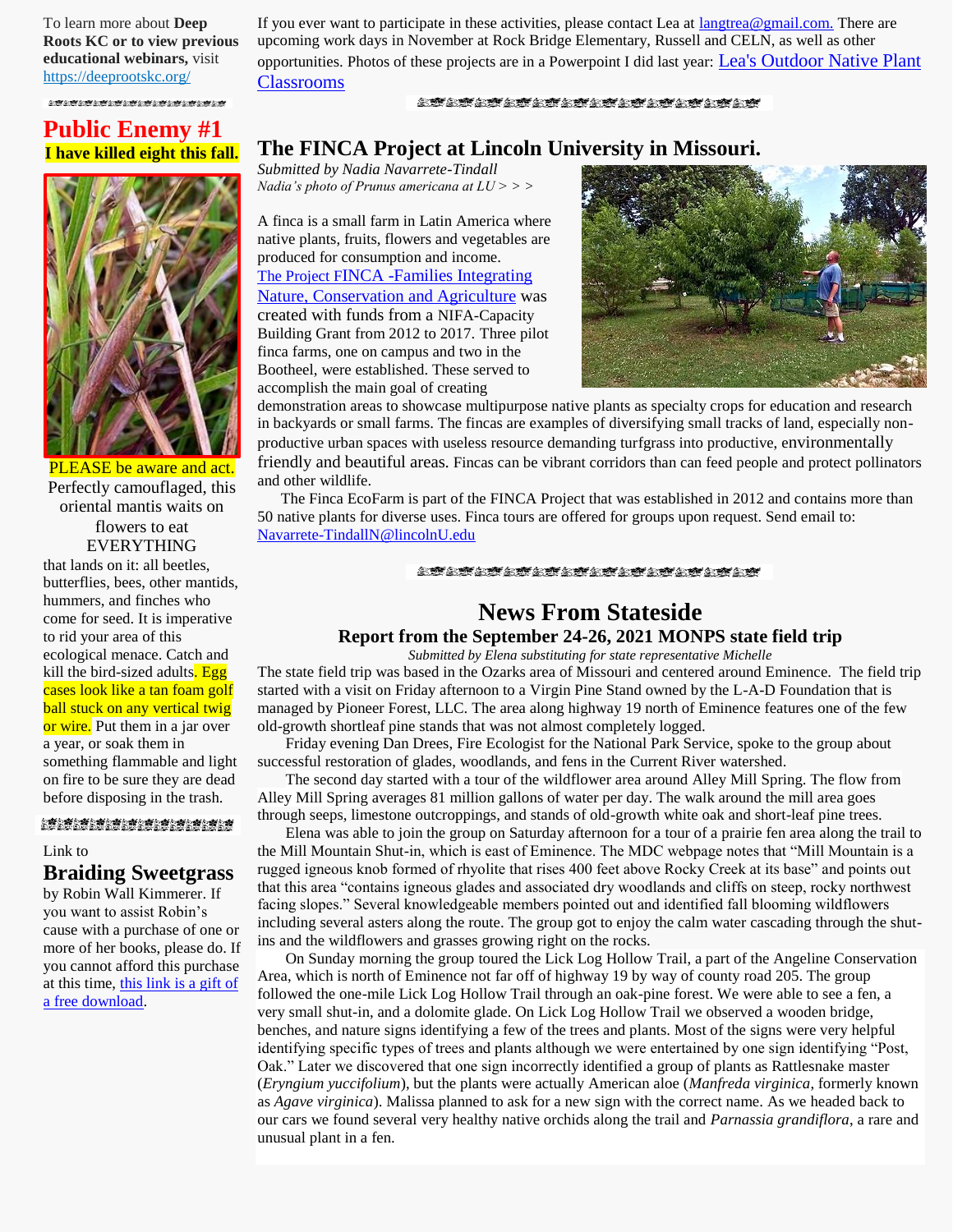### 

### **Links** to two of our Chapter **Autumn Zoom Presentations**

[Lea's Outdoor Native Plant](https://1drv.ms/p/s!AjscdYpHSUkgccDCmcryKAdf1sk?e=3YWx6d)  [Classrooms](https://1drv.ms/p/s!AjscdYpHSUkgccDCmcryKAdf1sk?e=3YWx6d)

#### [Becky's Pollinator ID &](https://1drv.ms/p/s!AjscdYpHSUkgc3nMcng4S-pzkVU?e=qvUOJL)  [Garden Plants:](https://1drv.ms/p/s!AjscdYpHSUkgc3nMcng4S-pzkVU?e=qvUOJL)

(the NOTES show up in the bottom; you need to click "notes" at the bottom of the screen to see verbiage).

#### St Louis chapter presentations are posted on the state website.

#### <sup></sup>②繋の繋の繋の繋の塔の塔の塔の塔を塔ん塔に接め塔に塔<br>のどのどのどのどのだのだのだのだのだのだのだのだ



*Eryngium yuccafolium* Debbie's photo above Below, Becky explains how to extract milkweed seeds: *Elena's photo*



#### **Report from the September 25, 2021, State Board Meeting.**

I attended as Michelle's alternate and our meeting had a quorum. Several items were agreed to be consent and we received the treasurer's report. The Hawthorn chapter challenge to the State MNPS to donate \$500 to the Missouri Prairie Foundation and \$500 to Grow Native! was accepted unanimously as everyone agreed it is a great benefit to the State group and all members of MNPS. The Board also discussed diversity and inclusivity noting that the Facebook group is an avenue for reaching these goals.

In response to questions about how the local chapters can try to reach a more diverse audience and work towards inclusivity, I mentioned some of the Hawthorn Chapter's activities. For example, I mentioned Nadia's work with Lincoln and classes about native plants that she has taught in Spanish. I also

reported about Lea's work organizing volunteers to plant and maintain native plant gardens at schools in Columbia, which exposes teachers, children and parents to native plants. John Oliver also mentioned that Nadia has spoken about native plants at some churches.

We were informed that a new automated membership renewal reminder system has been started.

The next state board meeting is set for Saturday, December 4 and will be via Zoom.

Elena posted several photos in the Hawthorn October Newsletter from field trips near Ellington 25 and 26 Sept.

Her most interesting discovery in a fen is this *Parnassia grandiflora*, found in protected limestone fens across the southeastern US.

Apparently it has a [unique pollinator](https://www.nytimes.com/2021/10/16/science/bee-pollinator-decline.html?campaign_id=9&emc=edit_nn_20211017&instance_id=43090&nl=the-morning®i_id=161911183&segment_id=71906&te=1&user_id=79a1c0b004d8b63e7f1ade05c9f507a8) . [click for full article.]



### **A STATE REAL AND A STATE STATE Seed Collection: First Part of Propagation Workshop; 10 Participants**

### Photos from Debbie and Elena

The Hawthorn chapter hosted the first day of a propagation workshop on Sunday October 17, 2021.

 Elena reports: Ten of us gathered along the road beside the northeast corner of the Hundred Acre Woods where native prairie had been released from cedar woods 13 years before. Becky gave us some tips and pointers and we checked to make sure we had necessary supplies including envelopes and carefully taped paper bags to collect seeds in, pens or markers to write what we collected, gloves to handle very spiny things like *Eryngium yuccafolium* [rattlesnake master], and scissors or clippers to cut tough plant stems. We then entered an area where we had seen *Liatris* in full bloom on a visit in May this year, we



found it very easy to identify and collect those seed. Almost immediately we found good stands of native plants and started to gather seeds.

Debbie: It was a perfect day for learning about seed collection from Becky. What I would once have looked at as a "weed" or odd fuzzy plant I now see the beauty of the structure and the way nature has evolved to ensure that the life of the plant continues.

Lea: We had an amazingly lovely day for seed collecting and as usual, even though I do know lots about native



Above *Liatris pycnostachya* and *Schizachyrium scoparium*: Debbie's photo

plants, I find that I can still learn more. Plus I enjoy sharing what I do know with others.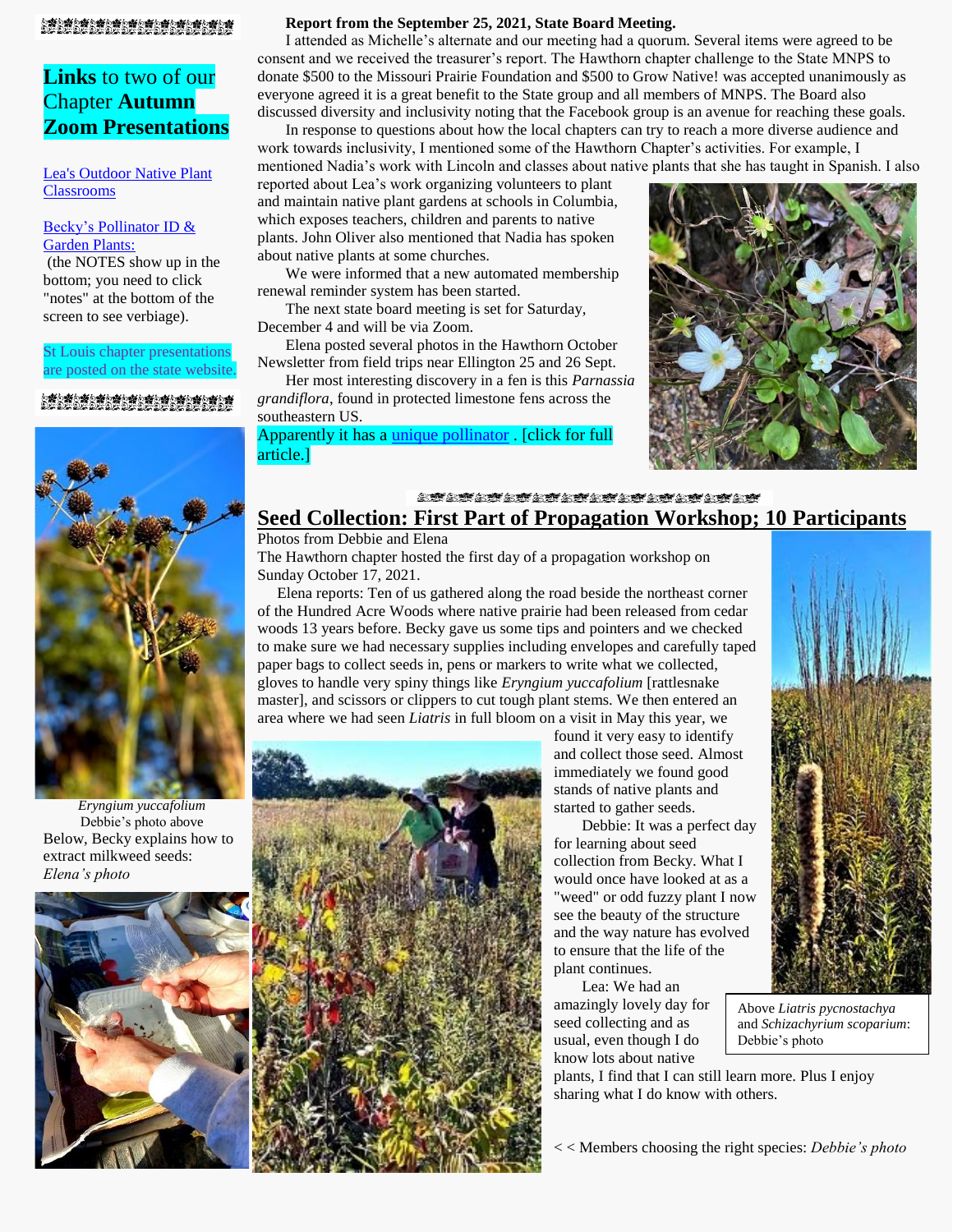#### **STATE RESOLUTE STATE RESOLUTE**

After several presentations and discussions on soil mycology [mycorrhizae] over the last 5 years, the

following should be enhanced information for you.

**From:** Rangeland Ecology & Management

### **Title: Biological Soil Crusts of the Great Plains: A Review**

**By:** S.D. Warren, R. Rosentreter, N. Pietrasiak

#### **Published:** 2021 **Full Article Available Open Access:** <https://doi.org/10.1016/j.rama.2020.08.010> **Abstract:**

Biological soil crusts (BSCs), or biocrusts, are composed of fungi, bacteria, algae, and bryophytes (mosses, etc.) that occupy bare soil, entwining soil particles with filaments or rootlike structures and/or gluing them together with polysaccharide exudates to form a consolidated surface crust that stabilizes the soil against erosion. BSCs are common in arid and semiarid regions where vascular plant cover is naturally sparse, maximizing the exposure of surface-dwelling organisms to direct sunlight. Although less prominent and less studied there, BSC organisms are also present in more mesic areas such as the Great Plains where they can be found in shortgrass and mixed-grass prairie, in the badlands of several states, where burrowing animals have created patches of bare soil, on damaged road-cuts, strip-mines, gas and oil drill pads, military training areas, heavily grazed areas, and burn scars. Even where BSCs are not readily visible to the naked eye, many of the organisms are still present. BSC organisms are passively dispersed to the Great Plains as airborne organismal fragments, asexual diaspores, or sexual spores that accompany wind- blown dust from as far away as northern China and Mongolia. BSCs can best be studied and managed by 1) acknowledging their presence; 2) documenting their diversity, abundance, and functional roles; and 3) minimizing unnecessary disturbance, particularly when the soils are dry. This paper describes the current knowledge of Great Plains BSCs in an effort to heighten awareness of these cryptic but crucial ecosystem components and to encourage new research initiatives to better understand and manage them in this biome. Some specific actions may include refined taxonomic and ecologic studies of BSC organisms in underexplored areas, particularly those previously less or not recognized as BSC habitat, and incorporation of techniques to sample airborne organisms.

Received from PCA 27 Sept 21 [You, too, can receive these articles personally without waiting for a forward by signing up with PCA (Plant Conservation Alliance) for their information emails.]

**STATET STATET STATET STATET**